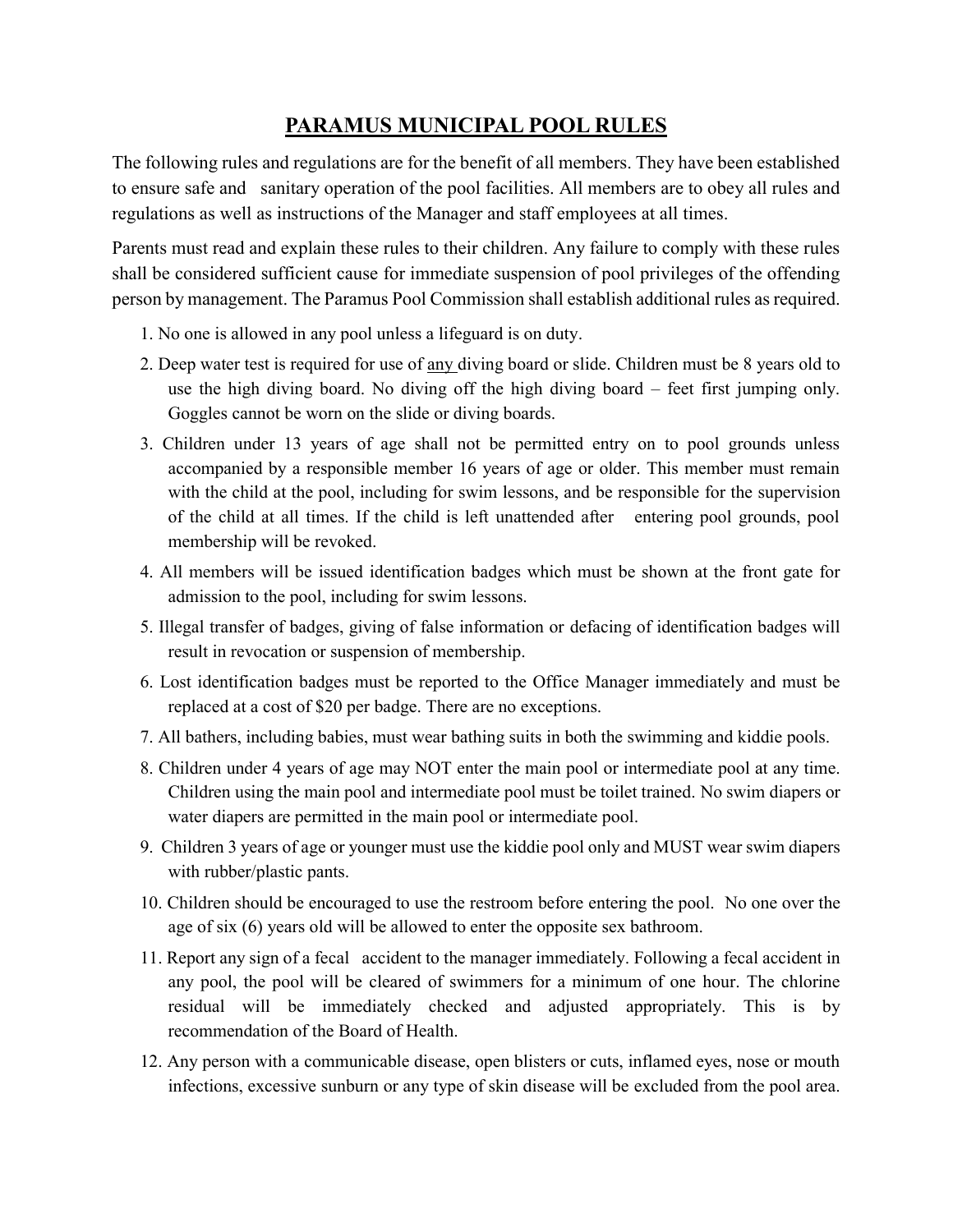No person wearing any type of bandage, cast or band-aid will be permitted in the pool. Do not enter the pool if you have any sign of diarrhea or have experienced any gastrointestinal problem in the last 7 days.

- 13. All persons shall shower before entering the water.
- 14. No inflatable water paraphernalia, except approved swimmies, shall be in the pool. Any child with swimmies must be accompanied by an adult with them in the water at all times. Swimmies allowed in the intermediate pool only. Swimmies will be allowed in the main pool ONLY if the intermediate pool is closed, with permission of the manager. Snorkels, fins, masks and other swim aides shall be permitted only by special permission. Only individual floats are allowed in the kiddie pool.
- 15. All guests must be accompanied by a pool member who must remain on the pool premises with the guest. Member must present pool badge when registering and must pay guest fee with member's check. Guests may be asked to present identification. Guests are limited to six (6) per family per day.
- 16. Dressing and undressing is permitted only in the locker room; discretion must be used in the locker rooms when showering/dressing.
- 17. Board of Health Rules and Commission Rules prohibit urination on the pool grounds.
- 18. All food must be consumed within the snack bar pavilion only. Under no circumstances may food be brought into the pool area. Patrons eating outside the snack bar may be asked to leave the pool grounds.
- 19. Destruction of or defacing of pool property will result in suspension or revocation of membership and expulsion from the pool grounds. The Pool Commission will bring suit to recover any damage to pool property.
- 20. The Pool Commission and pool staff are NOT responsible for valuables brought into the pool.
- 21. All coolers will be inspected before entering the pool grounds. No glass, glass containers or alcohol is permitted in the pool and will be confiscated.
- 22. Portable radios, television sets and/or music players of all types must be used with earphones.
- 23. In the event of thunder or lightening the pool will be cleared for a minimum of 30 minutes or until danger has passed as suggested by the National Weather Service and Pool Management. Patrons must leave, exit the grounds and cannot wait under the pavilion.
- 24. All chairs must be set up on grass areas. In the kiddie pool area chairs may be placed on the

deck areas, within the kiddie pool fenced area. No patrons may use the "safety areas" in front of the Manager's Office.

25. The Pool Commission, Pool Manager or Assistant Manager may close or limit the swimming pool facilities whenever, in their judgment, such action is deemed necessary or desirable for safe operation of the pool.